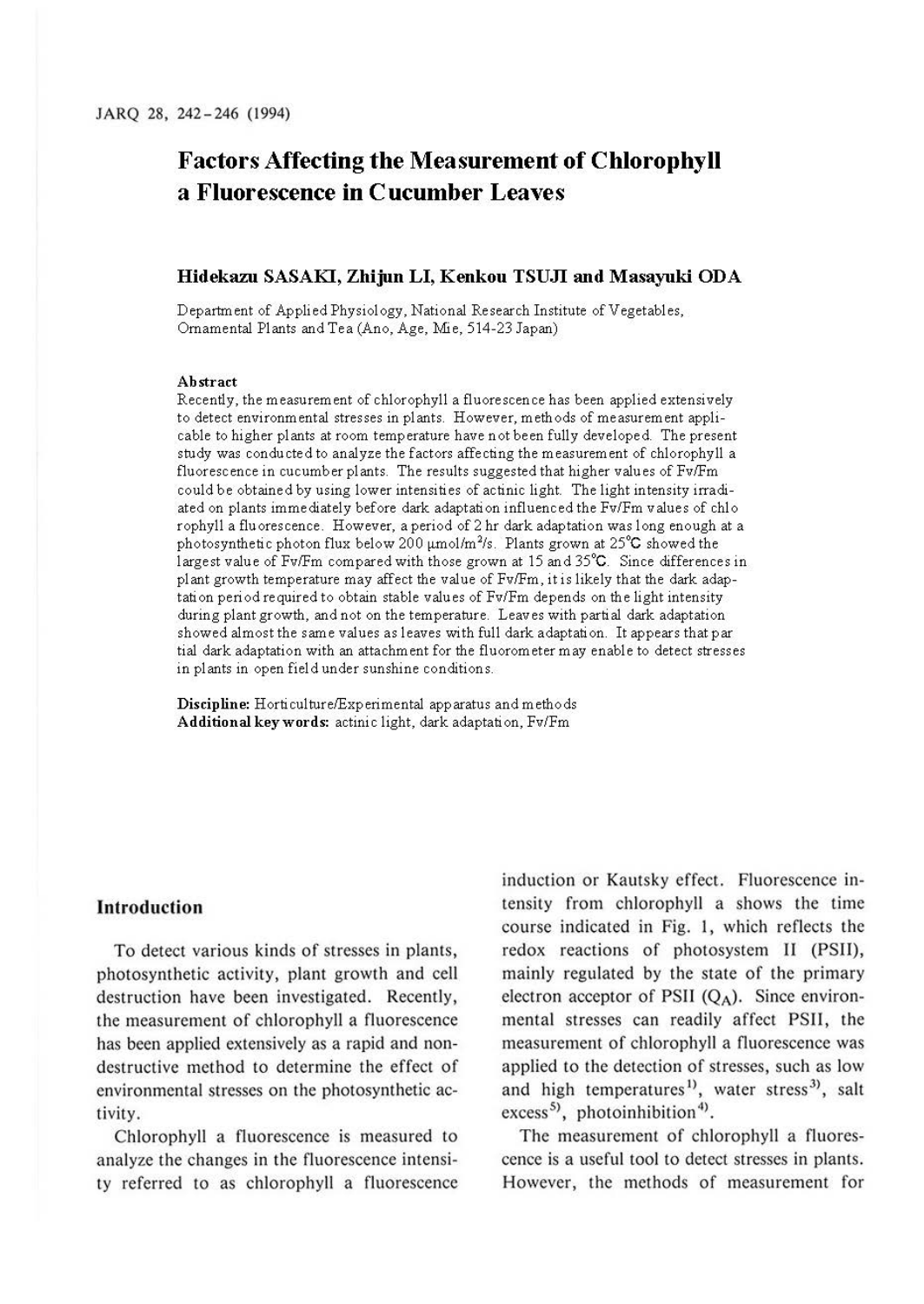

Fig. I. Time course of chlorophyll a fluorescence induction

> OI: Photoreduction of  $Q_A$ , ID: Reoxidation of  $Q_A$  by electron transfer, DP: Photoreduction or QA, Fo: Initial fluorescence from chlorophyll a molecules in the antennae of PSII, Fm: Maximum fluorescence, Fv: Variable parl of the fluorescence.

higher plants at room temperature and analysis of fluorescence parameters have not yet been developed. In recent years, an attachment that keeps a small part of a leaf partially dark without the use of a dark room has become available commercially. It is thus necessary to determine the effectiveness of the attachment and develop a measuring method.

In this study, we investigated the following aspects: !) effect of the growth temperature and light on the induction of chlorophyll a fluorescence, 2) effect of the intensity of actinic light on specific measurements and 3) effect or partial dark adaptation or a leaf on the measurement of induced chlorophyll a fluorescence using cucumber plants.

### **Materials and methods**

Seeds of cucumbers ( *Cucumis sativus* L. cv. Nankyoku No. 2) were sown in plastic pots on 6 February 1993. They were grown in a greenhouse at  $23 \pm 10^{\circ}$ C.

Chlorophyll a fluorescence was measured with a fluorometer (CF-1000, Morgan Instruments, Andoval, USA) at room temperature. In the kinetics or induced chlorophyll a fluorescence there are various parameters for detecting stresses<sup>2)</sup>. We used the ratio Fv/Fm (Fig. 1) that appears to be correlated linearly with the quantum yield of photosynthesis<sup>6)</sup>.

# *I)* Exp. 1: Effect of actinic light intensity on *Fv/Fm values*

Seedlings that unfolded 2 leaves were transferred to a dark room on 23 February 1993. After the seedlings became adapted to darkness for 5 hr at room temperature, chlorophyll a fluorescence was measured using actinic light at intensities of 100, 120, 150, 200, 300, 400, 500, 600, 800 and 1,000  $\mu$ mol/m<sup>2</sup>/s for 3 sec. Chlorophyll a fluorescence was measured in the center of the first leaf except for the midrib. Samples consisting of 5 plants were used to measure the chlorophyll a fluorescence at each actinic light intensity.

# *2) Exp. 2: Effect of light intensity before dark adaptation on Fv!Fm values*

Plants that unfolded 4 leaves were illuminated at light intensities of about 16 (low) and 200  $\mu$ mol/m<sup>2</sup>/s (high) for 4 hr and were transferred to a dark room on 3 March 1993. Plants treated with both light intensities were adapted to darkness for I, 5, 30, 120 and 180 min. The center of the 2nd leaf was used for the measurement of chlorophyll a fluorescence except for the midrib at an actinic light intensity of 250  $\mu$ mol/m<sup>2</sup>/s for 3 sec. Five plants were used for the measurement of chlorophyll a fluorescence in each treatment.

# *3) Exp. 3: Effect of temperature before dark adaptation on Fv!Fm values*

Plants that unfolded 5 leaves were transferred to the growth chambers at 15, 25 and 35°C in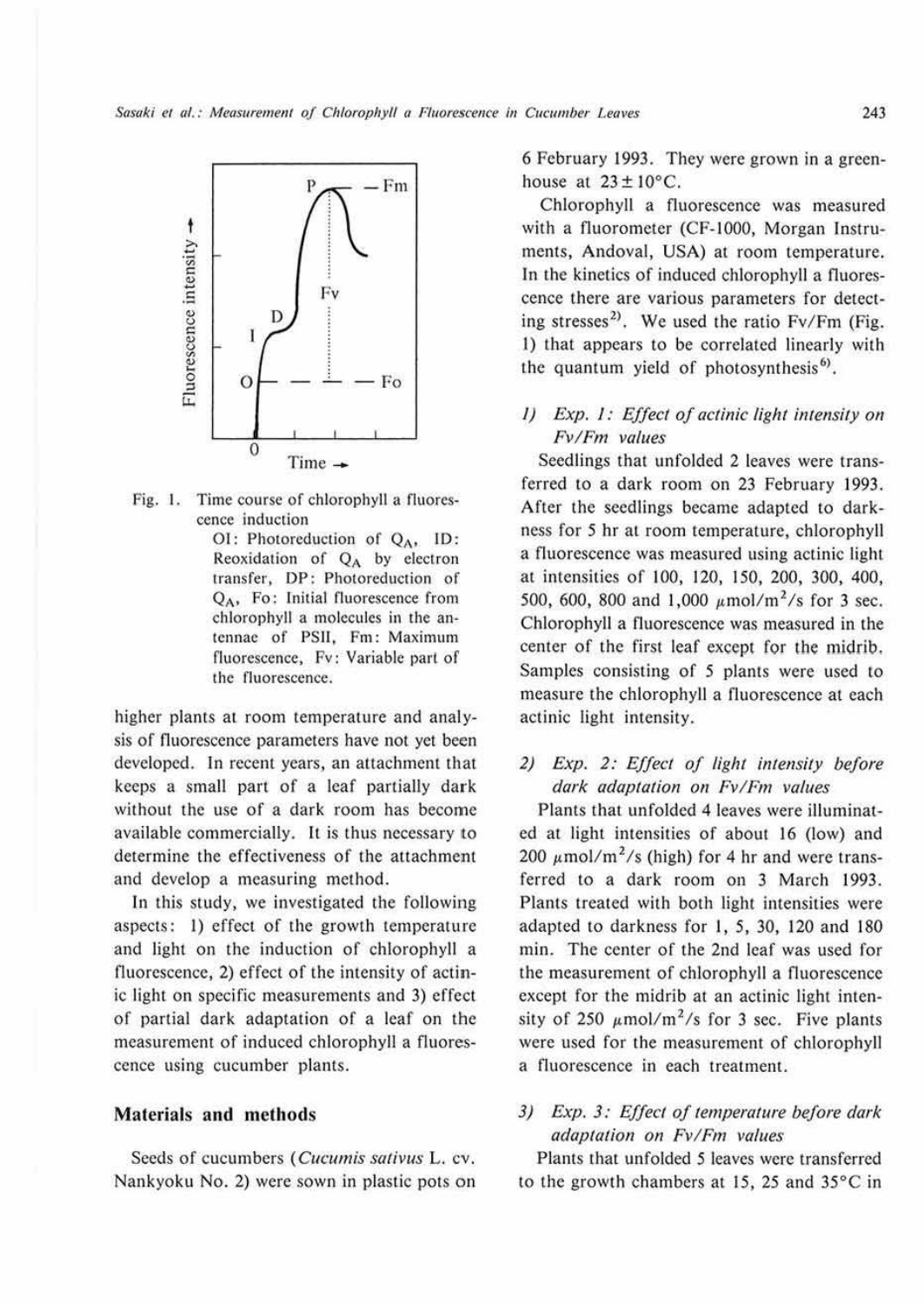light for I day. Conditions for measuring chlorophyll a fluorescence were the same as those described in Exp. 2.

# 4) Exp. 4: Possibility of partial dark adap*tation*

Leaves were subjected to partial dark adaptation  $(4 \text{ cm}^2)$  for 3 hr with an attachment for the fluorometer under dark (control) and light (200  $\mu$ mol/m<sup>2</sup>/s) conditions. Dark adaptation period was 3 hr. The intensity of the actinic light was 250  $\mu$ mol/m<sup>2</sup>/s. Five plants were used in each treatment. Other conditions were the same as those described in Exp. I.

#### **Results and discussion**

## *I) Effect of actinic light intensity on Fv/Fm values*

After dark adaptation for full oxidation of  $Q_A$ , values of Fv/Fm at various intensities of actinic light are shown in Fig. 2. Chlorophyll a fluorescence was too low to be measured at an actinic light intensity of 100  $\mu$ mol/m<sup>2</sup>/s. Values of Fv/Fm could be measured at an intensity of more than 120  $\mu$ mol/m<sup>2</sup>/s of actinic light using the fluorometer. Values of Fv/Fm decreased with increasing intensity of actinic light. The lowest value of Fv/Fm was obtained at an actinic light intensity of 100  $\mu$ mol/m<sup>2</sup>/s. Thus, in cucumber plants, it was considered that large values of Fv/Fm could be obtained at intensities of actinic light ranging from 120 to 250  $\mu$ mol/m<sup>2</sup>/s in the present experiment and that it was necessary to keep a constant intensity of actinic light to obtain stable values of Fv/Fm.

# *2) Effect of light intensity before dark adap· talion on Fv/Fm values*

Light intensity before dark adaptation affected the values of Fv/Fm (Fig. 3). Immediately after the start of dark adaptation, the value of Fv/Fm was low (0.725) in plants grown at 200  $\mu$ mol/m<sup>2</sup>/s light intensity and increased



Fig. 2. Effect of actinic light intensity on Fv/Fm values of chlorophyll a fluorescence emitted from cucumber leaves Vertical bars indicate standard deviations.





with the prolongation of the period of dark adaptation. The value became stable after 2 hr of dark adaptation.

On the other hand, in the plants grown at a low light intensity (16  $\mu$ mol/m<sup>2</sup>/s) the value of Fv/Fm was 0.78 after 5 min of dark adaptation and the value remained stable until 2 hr of dark adaptation. These results indicate that a longer adaptation period is necessary to obtain stable values of Fv/Fm when the light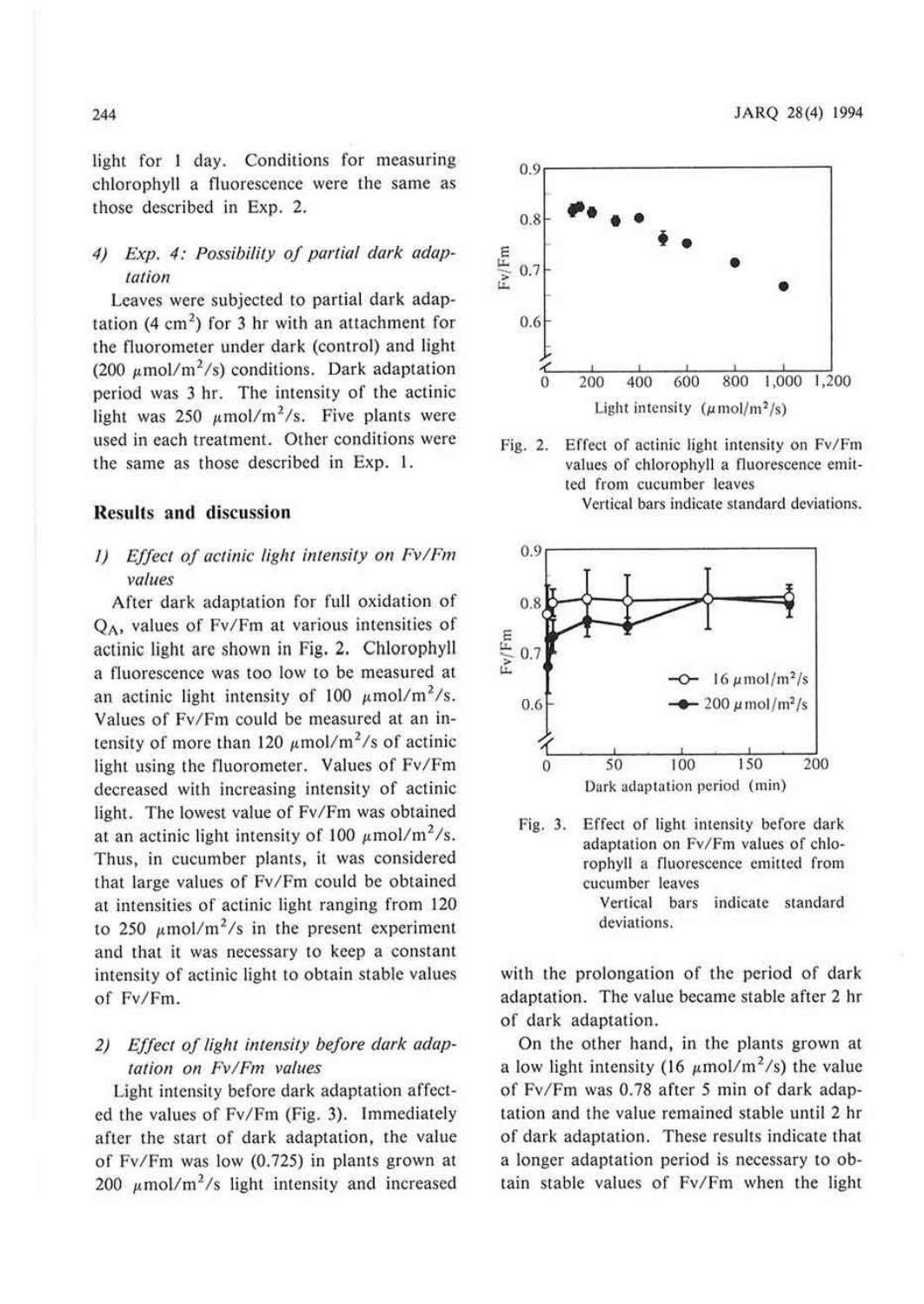intensity before dark adaptation is high, because an electron acceptor QA of PSII under high light intensity is more reductive and it takes much time to oxidize  $Q_A$  fully, compared with a low light intensity. Therefore, the higher the light intensity before dark adaptation, the longer the period of dark adaptation. Aoki et al.<sup>1)</sup> considered that a dark adaptation period of 30 min was sufficient to measure chlorophyll a fluorescence at room temperature. However, 2 hr dark adaptation was necessary when plants were illuminated at a high light intensity before the dark adaptation.

### 3) Effect of temperature before dark adaptation on Fv/Fm values

Fv/Fm values of chlorophyll a fluorescence emitted from plants subjected to different growth temperatures are listed in Fig. 4. Stable values were obtained after 30 to 60 min of dark adaptation in each temperature treatment. Fv/Fm values of chlorophyll a fluorescence emitted from plants grown at 15°C and at 35°C were lower than those of plants grown at  $25^{\circ}$ C. These figures indicate that the photosynthetic ability is affected by the growth temperature and plants subjected to temperature



Fig. 4. Effect of temperature before dark adaptation on Fv/Fm values of chlorophyll a fluorescence

Vertical bars indicate standard deviations.

#### Table 1. Effect of partial or full dark adaptation on Fv/Fm values of chlorophyll a fluorescence emitted from cucumber leaves

| Level of<br>dark adaptation | Fv/Fm                           | Ratio<br>(0/0) |
|-----------------------------|---------------------------------|----------------|
| Full                        | $0.832 \pm 0.012$ <sup>a)</sup> | 100            |
| Partial                     | $0.842 \pm 0.070$               | 99             |
| t-test                      | NS <sup>b</sup>                 |                |

a): Mean  $\pm$  S.D.

b): Nonsignificant at 1% level.

stress do not recover during a short period of dark adaptation.

# 4) Possibility of partial dark adaptation in light

Fv/Fm values of chlorophyll a fluorescence emitted from leaves subjected to partial dark adaptation were very similar to those from leaves subjected to full dark adaptation (Table 1). These results indicate that the Fv/Fm values can be measured in light by partial dark adaptation with the use of an attachment.

#### Conclusion

Fv/Fm values that were correlated linearly with the quantum yield of photosynthesis changed depending on the light intensity and temperature immediately preceding dark adaptation. A longer period of dark adaptation was required to obtain stable values of Fv/Fm when plants were irradiated at higher light intensities. To analyze precisely stresses in plants based on the measurement of chlorophyll a fluorescence, an actinic light intensity of 120 to 250  $\mu$ mol/m<sup>2</sup>/s must be used. It appears that partial dark adaptation with an attachment for the fluorometer is suitable for the detection of stresses in plants in open field under sunshine conditions.

#### **References**

1) Aoki, S., Oda, M. & Nagaoka, M. (1988):